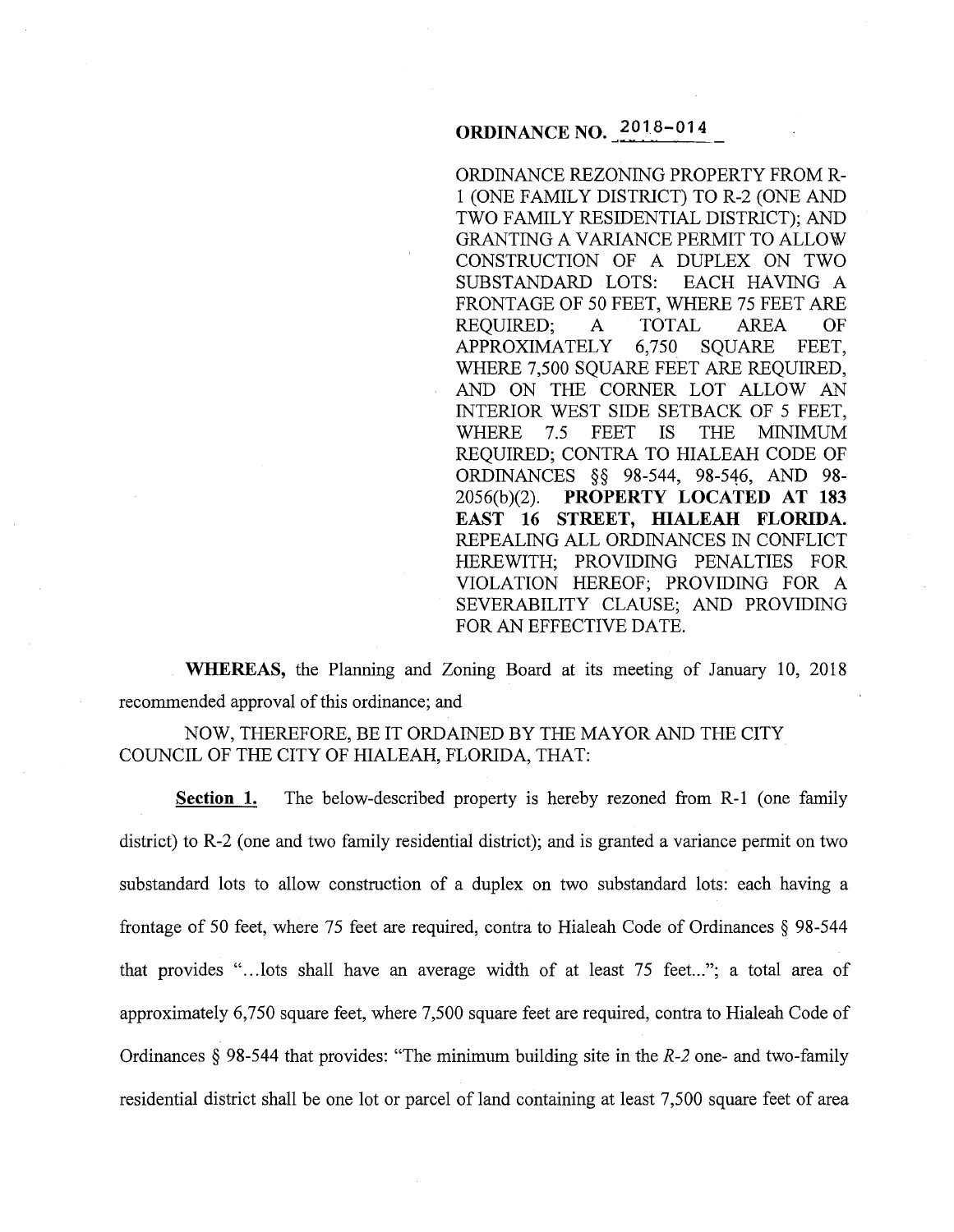for each one-family or two-family residence"; and on the comer lot allow an'interior west side setback of 5 feet, where 7.5 feet is the minimum required for a comer lot, contra to Hialeah Code of Ordinances § 98-546 that provides: " .. .in the R-2 one and two family residential district, there shall be side yards, the width of each to be not less than ten percent of the average width of the lot, but in no case shall each such side yard be less than *7Yz* feet in width." Property located at

**183 East 16 Street, Hialeah, Florida,** and legally described as follows:

Lots 13 to 15, Block 83, of AMENDED PLAT OF FIRST ADDITION TO TOWN OF HIALEAH, according to the Plat thereof as recorded in Plat Book 5, Page(s) 122, of the Public Records of Miami-Dade County, Florida.

### Section 2: Repeal of Ordinances in Conflict.

All ordinances or parts of ordinances in conflict herewith are hereby repealed to the extent of such conflict.

#### **Section 3: Penalties.**

Every person violating any provision of the Code or any ordinance, rule or regulation adopted or issued in pursuance thereof shall be assessed a civil penalty not to exceed \$500.00 within the discretion of the court or administrative tribunal having jurisdiction. Each act of violation and each day upon which any such violation shall occur shall constitute a separate ' offense. In addition to the penalty prescribed above, the city may pursue other remedies such as abatement of nuisance, injunctive relief, administrative adjudication and revocation of licenses or permits.

#### **Section 4: Severability Clause.**

If any phrase, clause, sentence, paragraph or section of this ordinance shall be declared invalid or unconstitutional by the judgment or decree of a court of competent jurisdiction, such